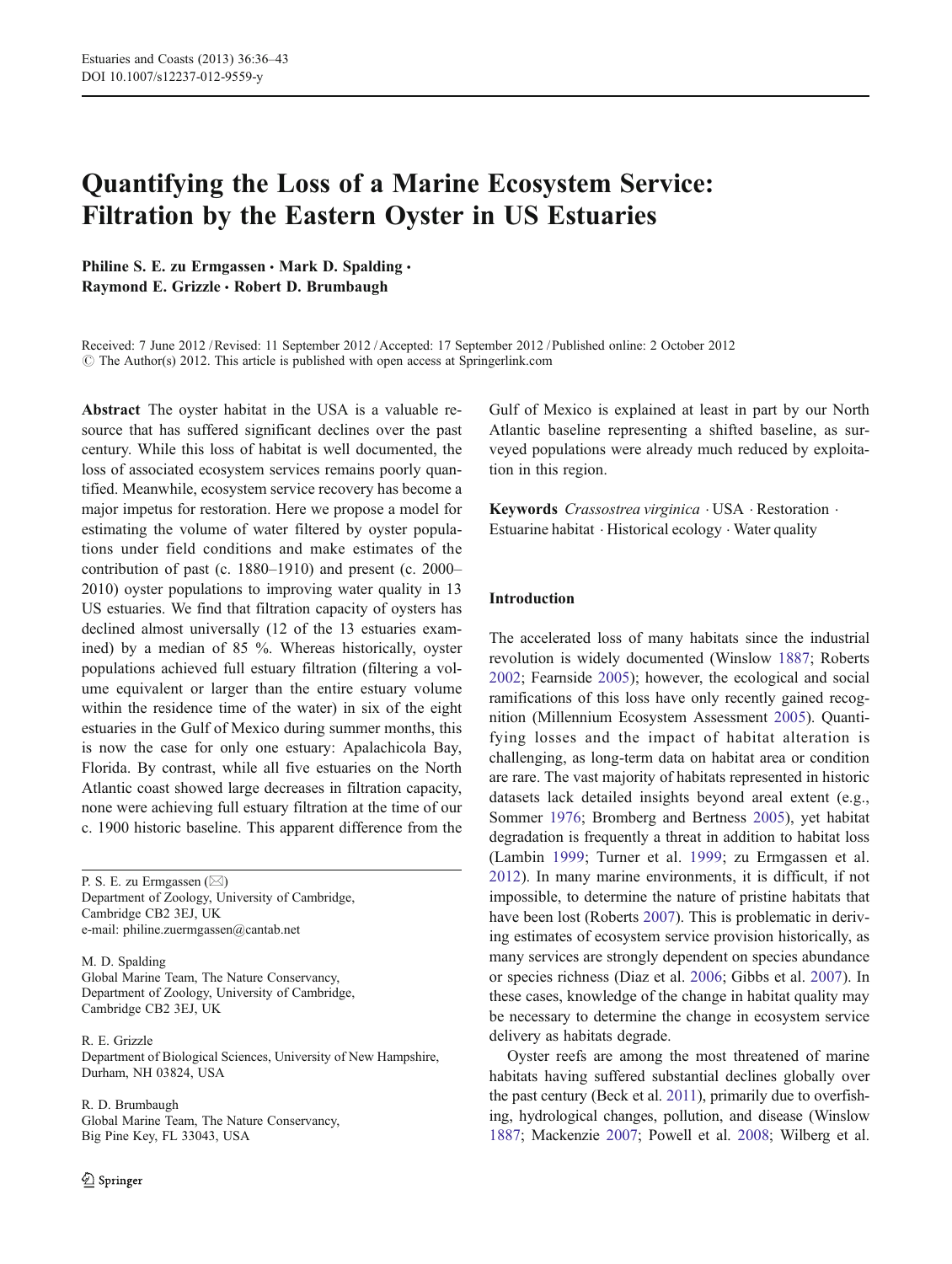<span id="page-1-0"></span>[2011](#page-7-0)). These losses have been quantified for the USA, where zu Ermgassen et al. ([2012](#page-7-0)) utilized data on oyster size and density alongside spatial extent measures to derive estimates of a 64 % decline in oyster extent and 88 % loss of oyster biomass between the early 1900s and the early 2000s. Such measures underpin efforts to formulate estimates of the loss of a critical coastal ecosystem service—water filtration.

Filtration by suspension feeders such as oysters impacts water quality by directly removing particulate matter from the water column, with oysters ingesting the edible particles and binding rejected particles with mucus, then depositing this as pseudofeces onto the sediment surface. Through this action, both phytoplankton and suspended sediment that would otherwise reduce water clarity are drawn from the water column to the benthos. The eastern oyster, Crassostrea virginica (Gmelin, 1791), is known to filter particles  $>5 \mu$ m in size with high efficiency (Riisgaard [1988](#page-7-0)) and can have a marked effect on light penetration in shallow, calm waters, which in turn may have positive impacts on other important adjacent habitats, such as seagrass beds (Newell and Koch [2004\)](#page-7-0).

The physiology of oyster feeding and filtration is well studied, and filtration rate is known from laboratory studies to be influenced by a variety of environmental factors such as temperature, flow rate, salinity, seston concentration, and particle size, as well as oyster size (Loosanoff [1958](#page-7-0); Walne [1972;](#page-7-0) Shumway et al. [1985](#page-7-0); Riisgaard [1988](#page-7-0)). Although it is recognized that conditions in situ may significantly affect filtration rate (Doering and Oviatt [1986;](#page-6-0) Powell et al. [1992](#page-7-0)), few studies have sought to quantify rates under field conditions. To estimate the contribution of oyster filtration within an estuary, one can model field-based filtration rates by summing the effect of environmental variables, for which the relationships have been derived and for which field measurements are available. This has been done effectively for Chesapeake Bay (Cerco and Noel [2005;](#page-6-0) Fulford et al. [2007\)](#page-6-0); however, such methods are expensive and require the input of a large amount of environmental data and computational capacity (Cerco and Noel [2005\)](#page-6-0). While the required environmental data are available for well-studied estuaries such as Chesapeake Bay, they are not available for most other estuaries, and therefore, such high-resolution models are not widely applicable.

In addition to the challenges posed by the lack of data, there remain concerns that oysters in situ may not respond as predicted by models primarily based on filtration by few oysters in the laboratory. Oyster populations in situ may spend a different proportion of time with their valves shut, there is the potential for synergistic population-level influences and re-filtration, and physical attributes of the reef may influence flow dynamics and hence the uptake of particles (Dame et al. [1984](#page-6-0); Harsh and Luckenbach [1999](#page-6-0)). Despite these concerns, it seems that models may be the

only means available to estimate filtration rates at large scales.

In order to make broad, estuary-scale estimates of the volume of water filtered by oyster populations nationally, we derived a model of oyster filtration based on the only in situ measurements of oyster filtration currently available (Grizzle et al. [2006](#page-6-0), [2008\)](#page-6-0). We use this model to explore the estimated delivery of this ecosystem service historically versus presently across 13 US estuaries.

## Methods

Of the multiple variables known to influence oyster filtration, we determined that water temperature and oyster size (shell height from umbo to the posterior edge; SH) were the key variables for which we could obtain data nationally (Table [1\)](#page-2-0). Other variables included dissolved oxygen and salinity which illicit near "all or nothing" responses (Churchill [1920;](#page-6-0) Cerco and Noel [2005](#page-6-0)) and hence are likely to be transient features where oysters are found in abundance. Finally, variables such as flow rate and seston quality and concentration vary on small spatial and temporal scales (Berg and Newell [1986;](#page-6-0) Wilson-Ormond et al. [1997](#page-7-0)) and can therefore not be modeled on the estuarywide and national scale used in our study, but equally are likely to be of lesser importance in estimating filtration rates at these large scales.

In order to account for field conditions in our model, we used the field measurements of seston uptake over natural oyster reefs reported in Grizzle et al. [\(2006](#page-6-0), [2008](#page-6-0)) to estimate filtration rates. Grizzle et al. measured seston drawdown over reefs with a known mean oyster SH and density, and under optimal temperature conditions. We assumed that all seston drawdown was the result of filtration by oysters and estimated the mean filtration rate per oyster for each reef surveyed. We subsequently fitted a standard filtration model (Eq. 1) to these field data. SH to dry tissue mass conversions from the respective regions (South Carolina and Florida) were applied. Field data were collected on intertidal reefs during both ebb and flood tides (Grizzle et al. [2006](#page-6-0), [2008](#page-6-0)) and therefore captured the impact of the tidal cycle (Dame et al. [1984,](#page-6-0) [1992\)](#page-6-0). Negative values caused by waves or other disturbances were excluded.

Filtration rates were estimated to increase nonlinearly as a function of oyster biomass following the relationship outlined in Eq. 1 (Newell and Langdon [1996](#page-7-0)).

$$
FR = aW^b \tag{1}
$$

where  $a$  and  $b$  are constants and  $W$  is oyster dry tissue mass in grams.

A recent review by Cranford et al. ([2011](#page-6-0)) suggested that the constant  $b$  could be universally written as 0.58 for filter-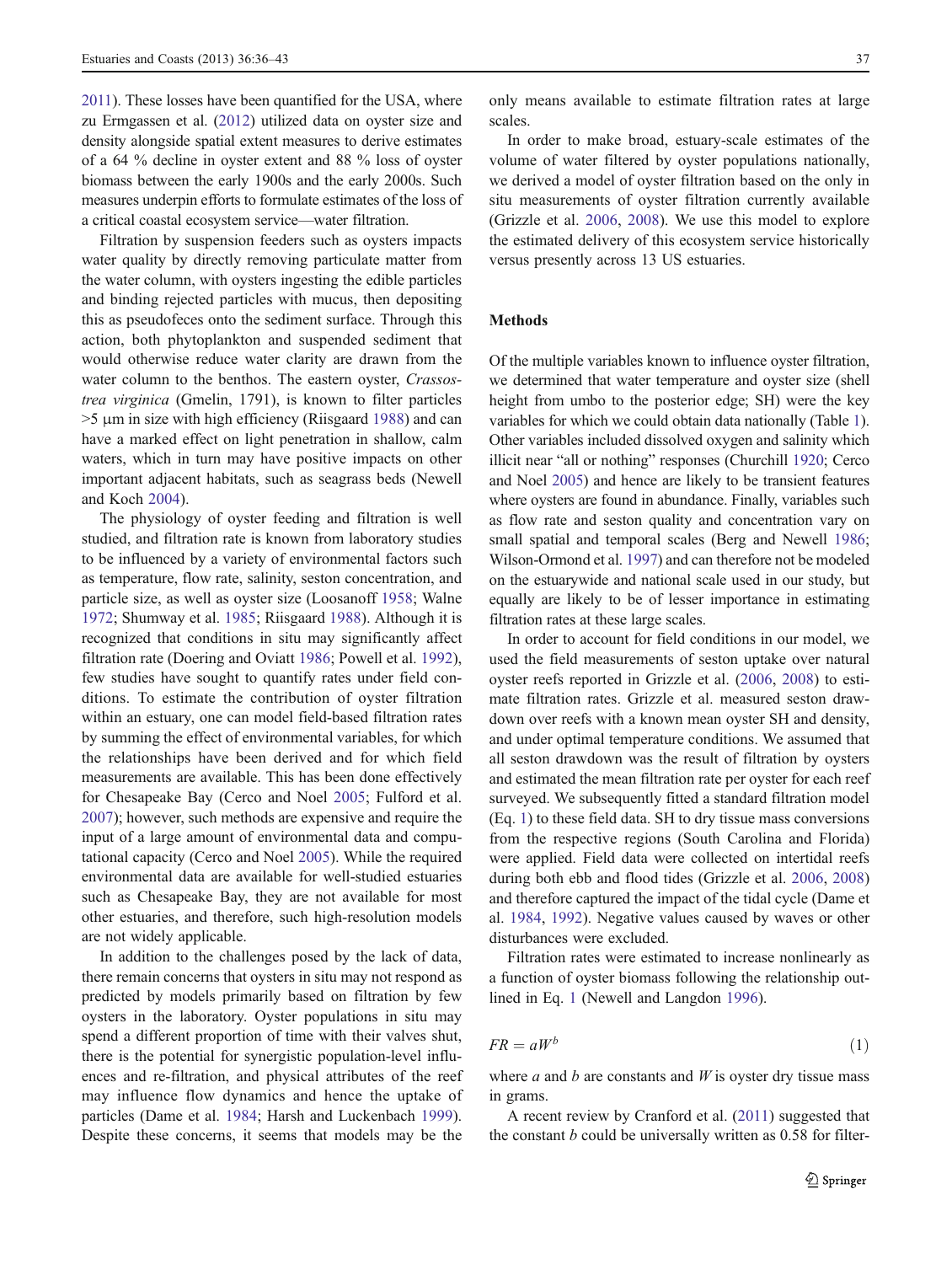| Variable                   | Effect on filtration rate                                                       | Reference                                                                        | Data description                                  |
|----------------------------|---------------------------------------------------------------------------------|----------------------------------------------------------------------------------|---------------------------------------------------|
| Temperature                | Unimodal with optimum filtration at $\sim$ 27 °C                                | Newell and Langdon (1996)                                                        | Mean available nationally                         |
| Salinity                   | Steep decline in filtration rate between<br>14 and 10 ppt                       | Churchill (1920)                                                                 | Varies dramatically spatially<br>within estuaries |
| <b>Dissolved</b><br>oxygen | Unknown. Modeled as strong decrease $\leq 2 \text{ mg/l}$ Cerco and Noel (2005) |                                                                                  | Rare, variable at a small spatial<br>scale        |
| Particle size              | Retain particles $>5 \mu$ m at high efficiency                                  | Riisgaard (1988)                                                                 | Rare, varies seasonally                           |
| Seston<br>concentration    | Maximal when seston concentration $>5$<br>and $\leq 10$ mg/l                    | Epifanio and Ewart (1977),<br>Newell and Langdon (1996)                          | Rare, varies seasonally                           |
| Flow rate                  | Effect poorly understood                                                        | Newell and Langdon (1996),<br>Harsh and Luckenbach (1999)                        | Rare, variable at a small spatial<br>scale        |
| Oyster size                | Increases as a function of dry mass by an<br>exponent of 0.58                   | Newell and Langdon (1996), Cranford et Mean available nationally<br>al. $(2011)$ |                                                   |

<span id="page-2-0"></span>Table 1 Overview of variables effecting oyster filtration rate

feeding bivalves. While species-specific estimates for C. virginica are rare, they have ranged from 0.59 (Pruder et al. 1976 cited in Epifanio and Ewart [1977\)](#page-6-0) to  $0.73 \pm 0.22$ (Riisgaard [1988\)](#page-7-0). Using the Levenberg–Marquardt nonlinear least squares method (Press et al. [2007](#page-7-0)) in Mathematica version 7, we fitted Eq. [1](#page-1-0) to the field data, once allowing both  $a$  and  $b$  to be estimated and once setting  $b$  at the fixed value of 0.58. We then performed an  $F$  test to determine that we were not justified in estimating  $b$  and were justified in using the b value from the literature (F test;  $F_{9,1}=0.07$ ,  $P=0.2$ ; Fig. 1).

We combined the resulting equation with a function for the effect of temperature proposed by Cerco and Noel [\(2005](#page-6-0)) to give Eq. 2.

$$
FR = 8.02 W^{0.58} e^{(-0.015T - 27)^2}
$$
 (2)

where T is temperature in degrees Celsius.

We selected 13 estuaries for which historic (ca. 1880– 1910) and present (ca. 2000–2010) oyster data were



Fig. 1 Fitted model of filtration, as represented in Eq. 2, fitted to the field data collected in situ. Model as in Eq. 2,  $R_{\text{adj}}^2 = 0.71$ 

available from zu Ermgassen et al. ([2012\)](#page-7-0) (Table [2](#page-3-0)). The motivations for mapping oyster reef habitat have remained constant over time, the primary goal being to determine the extent and status of oyster grounds available for fishing. The physical nature of oyster reefs, as islands of textured hard substrate in otherwise soft bottom, allowed for the early accurate mapping of this subtidal habitat. In this respect, oyster reefs provide a unique historical dataset. In the vast majority of cases, historical surveying entailed initial surveys of oystermen, followed by detailed transects of the estuary bottom, dragging chains to detect changes in the nature of the substrate and ground truthing through subsequent sampling (see Moore [1910](#page-7-0) for a detailed overview of a typical sampling method and zu Ermgassen et al. [2012](#page-7-0) for further information regarding data handling and comparisons). This methodology provides accuracy not dissimilar to modern day side-scan sonar that is typically used to determine the present day extent of subtidal oyster reefs. As in zu Ermgassen et al. [\(2012\)](#page-7-0), we therefore assume equivalence in the spatial extent delimited by these two methods. Both modern and historic sampling provided data on the SH and density for two oyster size classes; those above 75 mm SH and those between 25 and 75 mm SH. Spat (oysters <25 mm SH) were excluded, as the quantification of spat is variable between studies. In some cases, historic density and SH data were proxied from neighboring estuaries within the same ecoregion (see zu Ermgassen et al. [2012\)](#page-7-0). SH was converted to dry tissue mass in grams using regionally specific conversions (Liddel [2008](#page-7-0); Mann et al. [2009a,](#page-7-0) [b;](#page-7-0) Harding et al. [2010;](#page-6-0) Beseres Pollack et al. [2011;](#page-6-0) Bushek, unpublished data). Where estuary-specific conversions from SH to dry tissue mass were not available, conversions from the nearest available estuary within the same ecoregion (Spalding et al. [2007\)](#page-7-0) were applied. All estuaries represented have predominantly subtidal oyster populations (see Table [2](#page-3-0) for a complete list of estuaries).

We collated monthly mean water temperature data for all 13 estuaries from NOAA, USGS, and the National Estuarine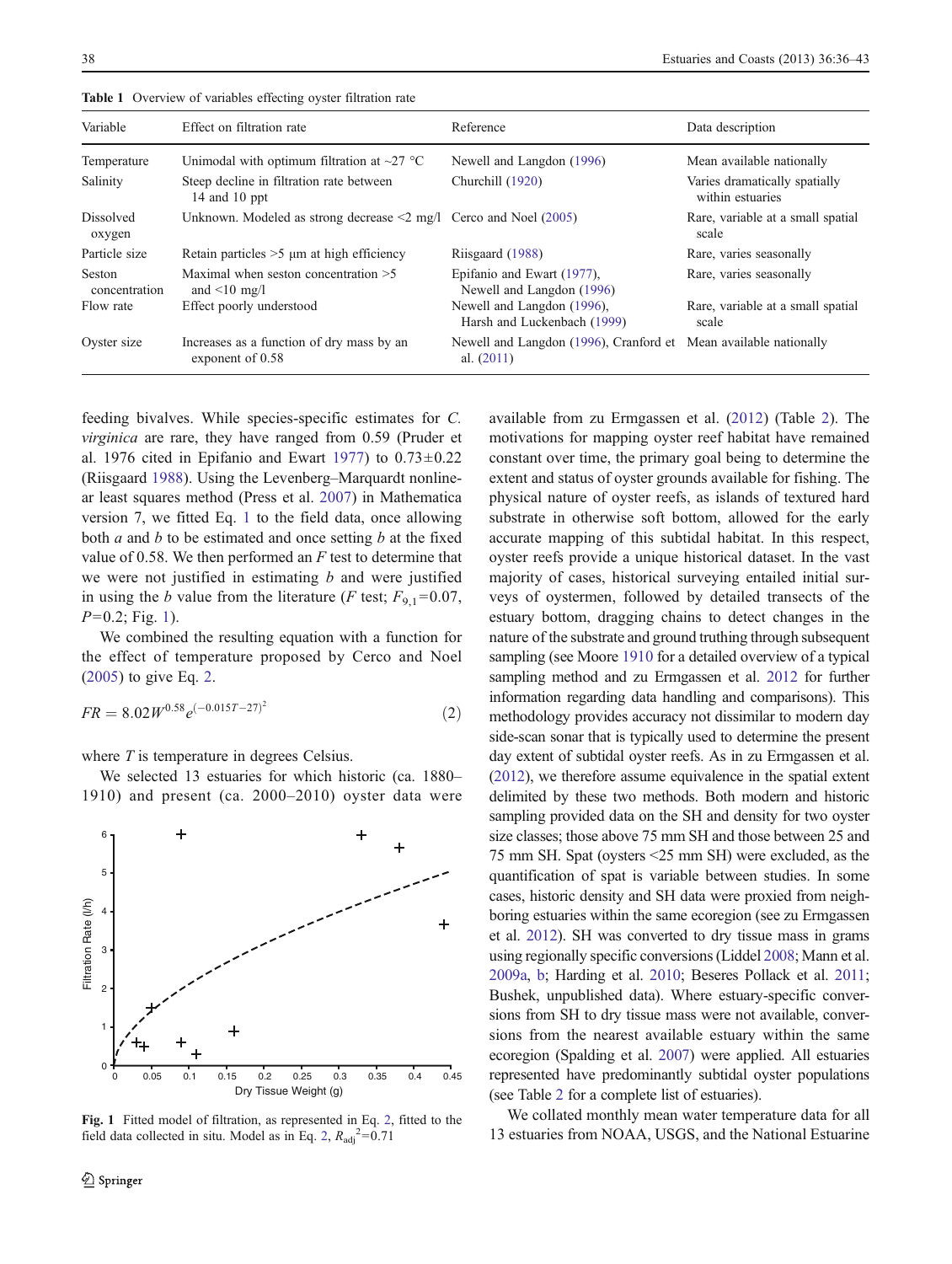<span id="page-3-0"></span>Table 2 Filtration by historic and present oyster populations, and for 1 ha of oyster ground at either historic or present oyster densities

| Estuary                    | <b>State</b> | Historic<br>volume filtered<br>$(1,000 \text{ m}^3 \text{h}^{-1})$ | Present volume<br>filtered<br>$(1,000 \text{ m}^3 \text{h}^{-1})$ | Historic area<br>(ha) and density<br>$\text{(indm}^{-2})$ | Present area<br>(ha) and density<br>$\text{(indm}^{-2})$ | Volume filtered<br>by 1 ha at<br>historic density<br>$(1,000 \text{ m}^3 \text{h}^{-1})$ | Volume filtered<br>by 1 ha at<br>present density<br>$(1,000 \text{ m}^3 \text{h}^{-1})$ |  |
|----------------------------|--------------|--------------------------------------------------------------------|-------------------------------------------------------------------|-----------------------------------------------------------|----------------------------------------------------------|------------------------------------------------------------------------------------------|-----------------------------------------------------------------------------------------|--|
| Hudson River/Raritan Bay   | NY/NJ        | 1,604(0.07)                                                        | 272(0.01)                                                         | 1,660(17.5)                                               | 402(15.5)                                                | 0.97                                                                                     | 0.68                                                                                    |  |
| Delaware Bay               | NJ/DE        | 23,718 (0.36)                                                      | 7,567(0.11)                                                       | 25,149(17.5)                                              | 11,471(15.5)                                             | 0.94                                                                                     | 0.66                                                                                    |  |
| Tangier and Pocomoke Sound | MD/VA        | 3,718(0.31)                                                        | 3,014(0.25)                                                       | 35,536(1.5)                                               | 7,126 (11.9)                                             | 0.10                                                                                     | 0.42                                                                                    |  |
| York River                 | VA           | 727(0.24)                                                          | 109(0.04)                                                         | 698 (19.2)                                                | 161(14.8)                                                | 1.04                                                                                     | 0.68                                                                                    |  |
| James River                | VA           | 4,993 (0.47)                                                       | 766 (0.07)                                                        | $4,467$ (14.5)                                            | 2,410 (8.4)                                              | 1.12                                                                                     | 0.32                                                                                    |  |
| Apalachicola Bay           | FL           | 2,646(0.24)                                                        | 22,573 (2.02)                                                     | 2,695(29.2)                                               | 3,491 (157.6)                                            | 0.98                                                                                     | 6.47                                                                                    |  |
| Mobile Bay                 | AL           | 2,911(0.31)                                                        | 622(0.07)                                                         | 1,151(31.4)                                               | 1,045(11.2)                                              | 2.53                                                                                     | 0.60                                                                                    |  |
| West Mississippi Sound     | AL/MS        | 7,533 (1.08)                                                       | 566 (0.08)                                                        | 3,391(57.5)                                               | 6,490(1.7)                                               | 2.22                                                                                     | 0.09                                                                                    |  |
| Galveston Bay              | TX           | 73,997 (11.88)                                                     | 2,313 (0.37)                                                      | 12,950(57.5)                                              | 10,795(4.1)                                              | 5.71                                                                                     | 0.21                                                                                    |  |
| Matagorda Bay              | <b>TX</b>    | 87,007 (50.47)                                                     | 499 (0.29)                                                        | 16,679(57.5)                                              | 2,229(5.2)                                               | 5.22                                                                                     | 0.22                                                                                    |  |
| San Antonio Bay            | <b>TX</b>    | 13,875 (7.96)                                                      | 444 (0.25)                                                        | 2,590(57.5)                                               | 2,158(4.2)                                               | 5.36                                                                                     | 0.21                                                                                    |  |
| Aransas Bay                | <b>TX</b>    | 20,768 (17.47)                                                     | 381 (0.32)                                                        | 3,885(57.5)                                               | 482 (12.4)                                               | 5.35                                                                                     | 0.79                                                                                    |  |
| Corpus Christi Bay         | <b>TX</b>    | 19,327 (13.89)                                                     | 20(0.01)                                                          | 3,367(57.5)                                               | 290(1.4)                                                 | 5.74                                                                                     | 0.07                                                                                    |  |

The proportion of the estuary filtered within the residence time is given in parentheses below the volume. All estimates represent mean summer filtration (June, July, August). Also shown are historic and present areas of oyster ground (in hectares) and, in parentheses, mean oyster density (ind per square meter)

Research Reserve network. We then applied our fieldbased filtration model to the present and historic extent, and the mean density of both size classes of oyster in each estuary, to determine the change in this ecosystem service over time. As we know of no published data illustrating differences in filtration rate between intertidal and subtidal oysters of the same size, we made no alteration to the model in order to represent subtidal reefs. We assumed no change in mean monthly water temperature or SH–biomass relationship between time periods. For each estuary, we estimated the filtration capacity of the population historically and presently, across all seasons. We summarized and examined the change in the total volume filtered and the volume filtered per unit area over time. We used the Sharipo–Wilk test to determine whether data were non-normally distributed. All statistics were run in R version 2.13.1 (2011-07-08).

We then estimated the potential ecological impact of the change, by relating the volume filtered to the estuary volume and residence time listed in Bricker et al. ([2007](#page-6-0)). Residence time is defined as the mean transit time of freshwater through the estuary. We use the term full estuary filtration to describe the situation where the oyster population filters more than the entire volume of the estuary within the residence time of water in that estuary. We recognize that this does not equate to complete filtration of all estuarine waters and does not account for phytoplankton production, but believe that this number nonetheless provides a useful indicator of the volume of filtration relative to water flow (Smaal and Prins [1993](#page-7-0); Dame [2011](#page-6-0)).

#### **Results**

We estimate that reefs with oyster densities typical of modern oyster populations would filter a median of  $0.15 \times 10^3$  m<sup>3</sup> ha<sup>-1</sup>h<sup>-1</sup> (range,  $0.06 \times 10^3$  to  $6.47 \times 10^3$  m<sup>3</sup> ha<sup>-1</sup>h<sup>-1</sup>) in summer months, as compared to  $0.92 \times 10^3 \text{ m}^3 \text{ ha}^{-1} \text{ h}^{-1}$  historically (range,  $0.1 \times 10^3$  to  $5.74 \times 10^3$  m<sup>3</sup> ha<sup>-1</sup> h<sup>-1</sup>). An overview of estuary-specific mean filtration rates is provided in Table 2.

The volume of water filtered by oyster populations in the USA has declined since c. 1900 in 12 of the 13 estuaries examined, with nine of the estuaries undergoing declines in mean summer filtration greater than 80 % and an 85 % median decline over all (Table [3](#page-4-0)). Both the Atlantic coast and the Gulf of Mexico coast were impacted (83 and 97 % median loss, respectively), although these could be characterized differently, with no significant difference in filtration per unit area on the Atlantic coast from Wilcoxon test ( $W=$ 20,  $p > 0.05$ ) and a dramatic decline in mean filtration per unit area from  $4.9 \times 10^3$ , s.e. 0.67, to  $1.0 \times 10^3$ , s.e. 0.77 m<sup>3</sup>  $h^{-1}$  ha<sup>-1</sup> on the Gulf of Mexico coast (Wilcoxon test,  $W=56$ ,  $p=0.01$ , Table 2). The notable exception to this trend was Apalachicola Bay, FL, which has an oyster population estimated at greater than historic, both with regard to areal extent and density (zu Ermgassen et al. [2012\)](#page-7-0).

Historically, six of the estuaries contained oyster populations capable of full estuary filtration during summer months; this number has subsequently declined to one (Table [3\)](#page-4-0). The proportion of the estuary volume filtered within its residence time varied widely across seasons and between estuaries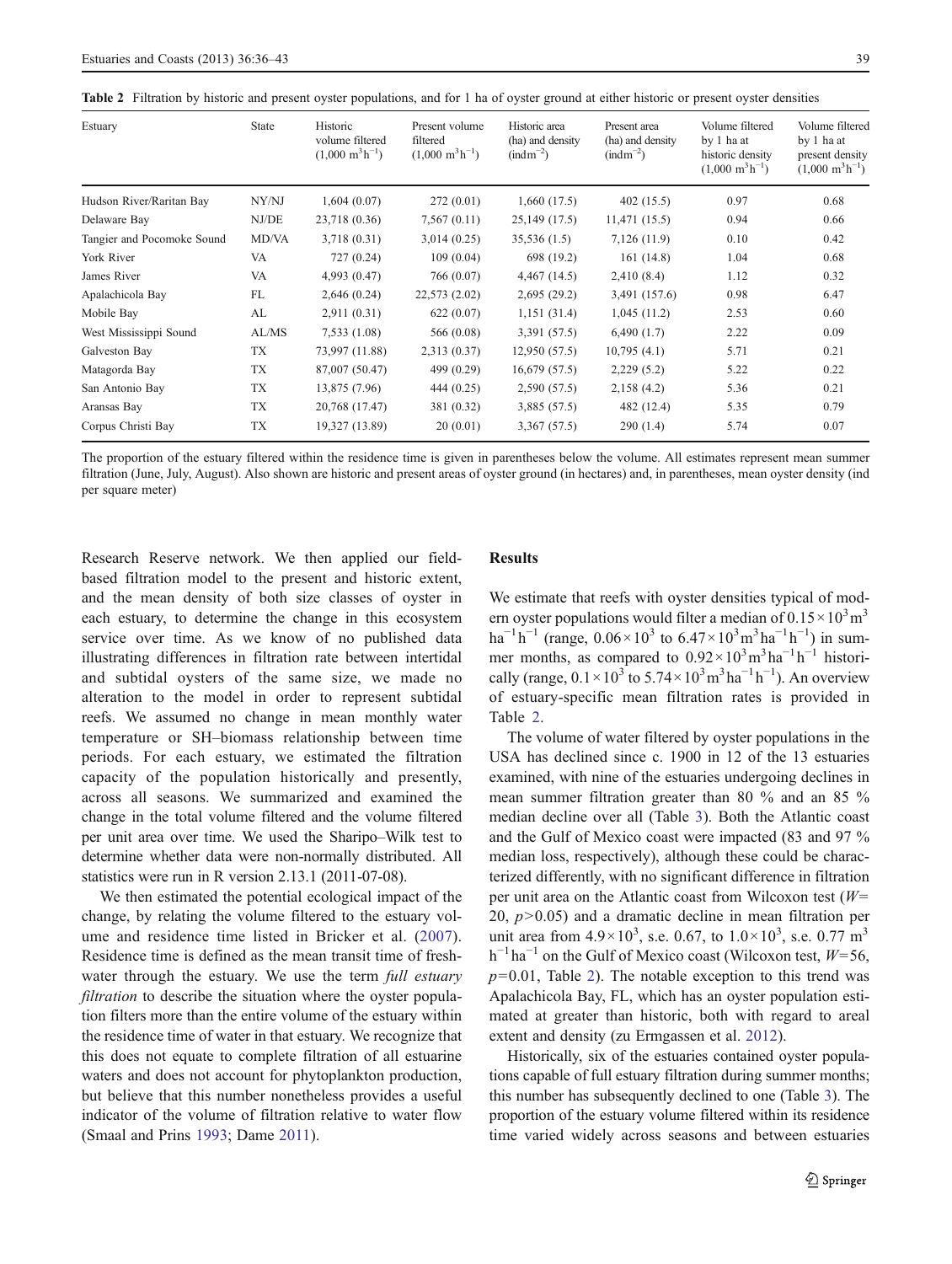<span id="page-4-0"></span>Table 3 Proportion of the volume of each estuary that may be filtered by the historic and current populations of oysters, across seasons

|                             | State     | Volume $(1,000 \text{ m}^3)$ | Residence<br>time (days) | Historic proportion of bay filtered<br>with the residence time |                    |       | Present proportion of bay filtered<br>with the residence time |        |             |      |      |                      |
|-----------------------------|-----------|------------------------------|--------------------------|----------------------------------------------------------------|--------------------|-------|---------------------------------------------------------------|--------|-------------|------|------|----------------------|
| Estuary                     |           |                              |                          |                                                                | Spring Summer Fall |       | Winter                                                        | Spring | Summer Fall |      |      | Winter Mean % change |
| Hudson River/Raritan Bay    | NY/NJ     | 4,897,870                    | 9                        | 0.00                                                           | 0.07               | 0.03  | 0.00                                                          | 0.00   | 0.01        | 0.01 | 0.00 | $-83$                |
| Delaware Bay                | NJ/DE     | 12,668,400                   | 8                        | 0.02                                                           | 0.36               | 0.19  | 0.00                                                          | 0.01   | 0.07        | 0.06 | 0.00 | $-68$                |
| Tangier and Pocomoke Sounds | MD/VA     | 3,477,530                    | 12                       | 0.07                                                           | 0.31               | 0.17  | 0.00                                                          | 0.05   | 0.21        | 0.14 | 0.00 | $-19$                |
| York River                  | VA        | 786,920                      | 11                       | 0.04                                                           | 0.24               | 0.13  | 0.00                                                          | 0.01   | 0.03        | 0.02 | 0.00 | $-85$                |
| James River                 | VA        | 2,060,800                    | 8                        | 0.08                                                           | 0.47               | 0.24  | 0.00                                                          | 0.01   | 0.06        | 0.04 | 0.00 | $-85$                |
| Apalachicola Bay            | FL        | 1,073,330                    | 4                        | 0.17                                                           | 0.24               | 0.20  | 0.02                                                          | 1.48   | 2.10        | 1.69 | 0.19 | 753                  |
| Mobile Bay                  | AL        | 2,060,890                    | 9                        | 0.21                                                           | 0.31               | 0.24  | 0.02                                                          | 0.04   | 0.07        | 0.05 | 0.00 | $-79$                |
| West Mississippi Sound      | AL/LA     | 3,841,830                    | 23                       | 0.73                                                           | 1.08               | 0.87  | 0.06                                                          | 0.06   | 0.08        | 0.07 | 0.00 | $-92$                |
| Galveston Bay               | <b>TX</b> | 2,242,240                    | 15                       | 8.86                                                           | 11.88              | 10.23 | 0.94                                                          | 0.28   | 0.39        | 0.32 | 0.03 | $-97$                |
| Matagorda Bay               | <b>TX</b> | 1,572,150                    | 38                       | 45.13                                                          | 50.47              | 51.18 | 6.49                                                          | 0.26   | 0.32        | 0.29 | 0.04 | $-99$                |
| San Antonio Bay             | <b>TX</b> | 346,330                      | 8                        | 6.70                                                           | 7.69               | 7.50  | 0.97                                                          | 0.21   | 0.27        | 0.24 | 0.03 | $-97$                |
| Aransas Bay                 | TX        | 513,520                      | 18                       | 15.97                                                          | 17.47              | 16.74 | 2.49                                                          | 0.29   | 0.35        | 0.31 | 0.05 | $-98$                |
| Corpus Christi Bay          | <b>TX</b> | 1,535,990                    | 46                       | 11.12                                                          | 13.89              | 13.94 | 2.42                                                          | 0.01   | 0.01        | 0.01 | 0.00 | $-100$               |

Seasons defined as: spring (March, April, May); summer (June, July, August), fall (September, October, November), and winter (December, January, February)

(Table 3). Estuaries in the western Gulf of Mexico were typically filtered multiple times within their residence times historically during the summer (six of eight), while estuaries in the northeast were not (zero of five) (Fig. 2).

#### Discussion

Coastal systems have undergone unprecedented change over the past century (Jackson et al. [2001](#page-7-0)). While the role that oysters play in improving water quality is increasingly



Fig. 2 Illustration of current and historic number of days until the oyster population filtered a volume equivalent to the volume of the estuary against the residence time of the estuary. The black line represents the point at which the filtration time equals the residence time. Points above the line are not filtering the full volume of the estuary within the residence time

valuable given the high incidence of eutrophication (Bricker et al. [2007\)](#page-6-0), the provision of this ecosystem service has declined precipitously over the past century (Table 3, Fig. 2).

We report a near universal decline of the filtering capacity of oyster habitats by more than 80 %. Our results suggest that 100 years ago, filtration by oysters was likely to have been a major ecological function, achieving full estuary filtration in many estuaries (Table 3, Fig. 2). This reduction in filtration capacity is likely to have caused substantial changes to the ecosystem function of estuaries (Newell [1988](#page-7-0); Dame et al. [2002](#page-6-0)). While the ecological importance of a healthy oyster population has been the focus of much attention in the Chesapeake (e.g., Ulanowicz and Tuttle [1992](#page-7-0); Fulford et al. [2007\)](#page-6-0), the decline in the ecosystem services provided by healthy oyster habitats in US estuaries more generally remains poorly appreciated and understudied. Although increases in oyster filtration alone are unlikely to resolve the water quality concerns of many US estuaries (Cerco and Noel [2007](#page-6-0)), it may be possible to restore this ecosystem service to levels at which it will have some beneficial ecological impact locally (Newell and Koch [2004](#page-7-0)).

The decline in filtration capacity in estuaries spanning such a large area is striking. While the decline in filtration capacity appears to have been greater in the Gulf of Mexico than in the North Atlantic (Table 3, Fig. 2), this is certainly at least in part because the surveys conducted along the North Atlantic coast were undertaken after exploitation rates had peaked and thus reflected an already shifted baseline with low oyster densities (zu Ermgassen et al. [2012](#page-7-0), Table [2\)](#page-3-0). For example, our 1887 historic baseline for Tangier and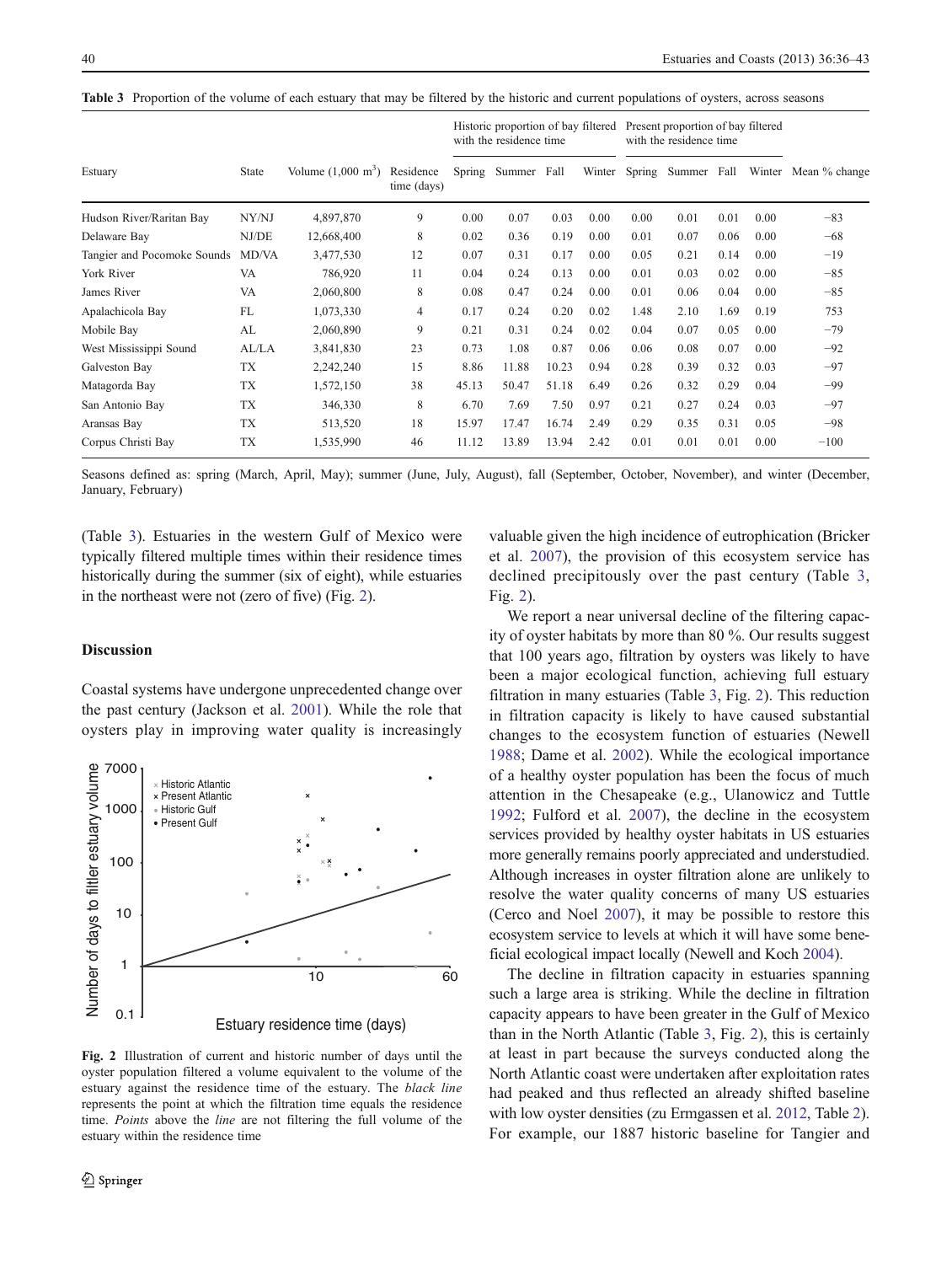Pocomoke Sound (Chesapeake Bay, Atlantic coast) documented oyster densities 2–7-fold lower than observations from 30 years earlier (Winslow [1887\)](#page-7-0), while even this earlier 1850s estimate is likely to have been dramatically lower than precolonial densities (Newell [1988](#page-7-0); Kirby [2004\)](#page-7-0). By contrast, the historic surveys undertaken in the Gulf of Mexico were conducted with the caveat that many oyster reefs remained undiscovered (Moore [1907](#page-7-0)). As such, our estimates of the historic level of services in the northeast likely represent a significantly shifted baseline.

All historic baselines should be considered relative to their date of origin, as they may be shifted from pristine conditions (Roberts [2007\)](#page-7-0). This non-pristine baseline is further supported by observations that mean SH in precolonial shell deposits in South Carolina were found to be 62 % greater than mean harvested SH in 1938 (Lunz [1938\)](#page-7-0). Such age and size truncation is typical of harvested species (Hutchings and Reynolds [2004](#page-7-0)) and would have a marked impact on population-level filtration rates (Mann et al. [2009a,](#page-7-0) [b](#page-7-0)). If a moderate correction of assuming fourtimes-higher densities  $(6.5 \text{ oystems/m}^2)$  and precolonial size distributions is applied to the historic extent in Tangier and Pocomoke Sound, this would result in approximately a 7 fold increase in filtration capacity and the estuary being filtered multiple times within its residence time. As such, it is reasonable to expect that oysters in many of the northeastern US estuaries would have exerted full estuary filtration capacity prior to the industrial exploitation of oysters.

We concur with a number of authors who have previously asserted that oysters would historically have been dominant filter feeders with significant ecological impacts through filtration in many estuaries (Newell [1988](#page-7-0); Cerco and Noel [2007;](#page-6-0) Mann et al. [2009a](#page-7-0), [b](#page-7-0)). Our historical data represent a shifted baseline, particularly in the northeastern USA, but such quantitative historical data help to avoid further shifts in baselines and ensure that modern management goals are not misguided (Swetnam et al. [1999](#page-7-0)). Modern management goals should utilize such historical data, but in a broader context. For example, ecologically relevant restoration goals might best focus on delivery of the desired ecosystem services (Jackson and Hobbs [2009](#page-7-0)), aided by our understanding of their relative importance in the face of a changing environmental landscape (Swetnam et al. [1999](#page-7-0)). Our model and bay-specific data provide the basis for such comprehensive goal setting.

In contrast to the situation on the Atlantic Coast, it is noteworthy that for Apalachicola Bay in the Gulf of Mexico, we estimate present day levels of filtration that are greater than historic estimates. Apalachicola Bay has undergone intensive management of the oyster resource including extensive shell planting since the historic survey efforts which has led to increased areal extent of oysters, in addition to the recorded densities being higher (zu Ermgassen et al. [2012](#page-7-0)). It is noteworthy that this is one of the few estuaries in which harvesting is primarily by tonging, and dredging is not allowed. It is widely agreed that tonging is a less-destructive harvest method than dredging (Lenihan and Peterson [2004\)](#page-7-0), and further work may well reveal that this has been a critical factor in ensuring the long-term sustainable benefits that appear to be delivered in these estuaries.

Our model of filtration rates is the first to incorporate field measurements from in situ oyster populations, and therefore to represent whole-reef filtration. When converted to the same unit, the filtration rate estimated by our model is lower than the maximum filtration rate of 11.5  $lh^{-1}$  used by Cerco and Noel ([2007\)](#page-6-0) in their model for the Chesapeake. This is as would be expected if the use of field data were, as we have assumed, a useful surrogate where the environmental data required to modify maximum filtration rate are absent.

Considering filtration relative to residence time can be a useful indicator of the potential for oysters to have an ecologically significant impact on an estuary (Dame [2011\)](#page-6-0). However, even when undisturbed, estuaries exhibit high variability in sediment load, planktonic productivity, depth, residence time, and natural abundance of oysters (Bricker et al. [2007;](#page-6-0) zu Ermgassen et al. [2012\)](#page-7-0), all of which influence the extent to which oyster filtration may impact water quality (Officer et al. [1982;](#page-7-0) Pomeroy et al. [2006;](#page-7-0) Cerco and Noel [2007](#page-6-0)). Temporal mismatching between phytoplankton production and peak oyster filtration may also limit the potential for oyster populations to have a regulating influence. Additionally, the impact of filtration on seston drawdown on large scales cannot be directly inferred from filtration rates due to the influences of wave action (Porter et al. [2004\)](#page-7-0), the unequal distribution of oysters (Cerco and Noel [2007](#page-6-0)), and imperfect mixing within the estuary (Pomeroy et al. [2006\)](#page-7-0). This in turn may lead to variable impacts of oyster filtration on nutrient cycling within the bay, as the biodeposition of seston may stimulate enhanced denitrification and anammox in the sediments (Dame [2011](#page-6-0)). In this context, the point at which the population filtration rate matches the residence time simply represents a point on a continuum, albeit one that may provide a useful guide for estimating the ecological impact.

While our estimates of change over time stress the extreme nature of the losses of filtration by oysters, our results also highlight that changes in management of oyster reefs, particularly in their diminished condition, can have a significant influence on the amount of filtration provided in the future. In particular, management decisions that lead to higher average densities on existing reef footprint, or expansions of reef area through restoration coupled with increasing oyster size or density, could move a number of estuaries toward a state where oysters can once more play a role in supporting water quality (Table [3\)](#page-4-0).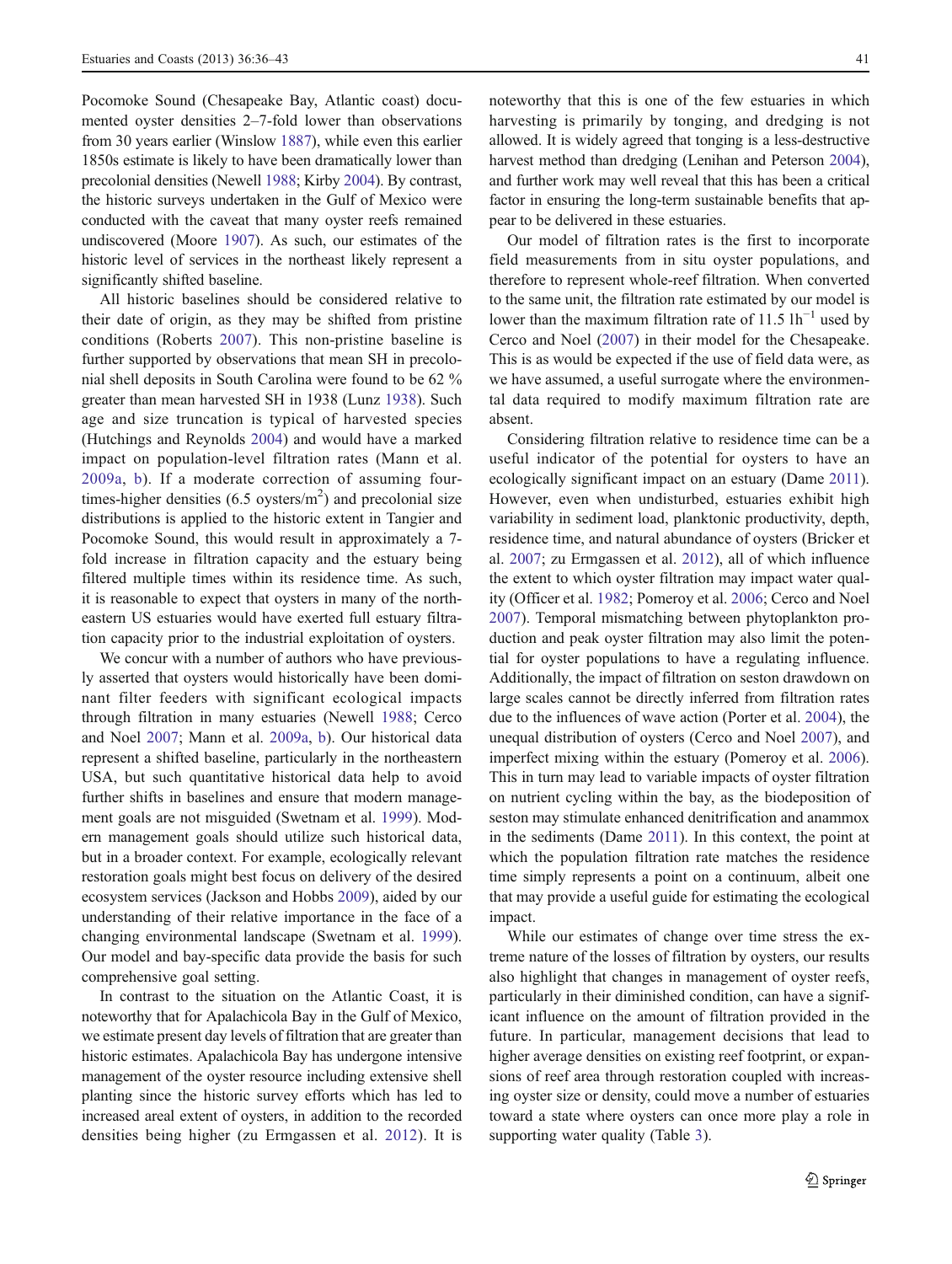<span id="page-6-0"></span>Currently, oyster restoration efforts and goals are accounted for by their areal extent (e.g., NOAA [2012\)](#page-7-0); however, the volume of water filtered by oysters is not solely a function of the area of oyster habitat, but also of the density and size frequency of the oysters. Therefore, as restoration of oyster habitat for ecosystem services gains momentum, it will be critical to devise appropriate metrics to assess the contribution of restoration projects toward those target ecosystem services. Any restoration undertaken with the goal of water filtration needs to account for the density and size distribution of oysters in addition to the area restored. Without these data, the contribution of restoration projects and their progress toward their ecosystem service goals will remain unknown.

This study provides a unique numerical insight into the dramatic functional changes that can accompany the degradation of an estuarine habitat. Even from "non-pristine" historical baselines, it is clear that a significant and nearly universal loss of ecosystem services has occurred in US estuaries, which has gone hand in hand with the loss and degradation of oyster reef habitat.

Acknowledgments This work was supported by a grant from the National Fish and Wildlife Foundation (award no. 2009-0078-000) and by the National Partnership between The Nature Conservancy and the National Oceanic and Atmospheric Administration Communitybased Restoration Program (award nos. NA07NMF4630136 and NA10NMF463008). Additional funding support for the project was provided by The Nature Conservancy-Shell Partnership and The Turner Foundation, Inc. The authors would like to thank D. Bushek, S. Geiger, and M. LaPeyre for preparing and sharing shell height–biomass relationships and J.R. Gair for assistance with model development.

Open Access This article is distributed under the terms of the Creative Commons Attribution License which permits any use, distribution, and reproduction in any medium, provided the original author(s) and the source are credited.

#### References

- Beck, M.W., R.D. Brumbaugh, L. Airoldi, A. Carranza, L.D. Coen, C. Crawford, O. Defeo, G.J. Edgar, B. Hancock, M. Kay, H.S. Lenihan, M.W. Luckenbach, C.L. Toropova, G. Zhang, and X. Guo. 2011. Oyster reefs at risk and recommendations for conservation, restoration and management. BioScience 61: 107–116.
- Berg, J.A., and R.I.E. Newell. 1986. Temporal and spatial variations in the composition of seston available to the suspension feeder Crassostrea virginica. Estuarine, Coastal and Shelf Science 23: 375–386.
- Beseres Pollack, J., H.-C. Kim, E.K. Morgan, and P.A. Montagna. 2011. Role of flood disturbance in natural oyster (Crassostrea virginica) population maintenance in an estuary in South Texas, USA. Estuaries and Coasts 34: 187–197.
- Bricker, S., B. Longstaff, W. Dennison, A. Jones, K. Boicourt, C. Wicks, and J. Woerner. 2007. Effects of nutrient enrichment in the nation's estuaries: a decade of change. Silver Spring: National Centers for Coastal Ocean Science.
- Bromberg, K.D., and M.D. Bertness. 2005. Reconstructing New England salt marsh losses using historical maps. Estuaries 28: 823–832.
- Cerco, C.F., and M.R. Noel. 2005. Assessing a ten-fold increase in the Chesapeake Bay native oyster population. A report to the EPA Chesapeake Bay Program. Vicksburg: US Army Engineer Research and Development Center.
- Cerco, C.F., and M.R. Noel. 2007. Can oyster restoration reverse cultural eutrophication in Chesapeake Bay? Estuaries and Coasts 30: 331–343.
- Churchill Jr., E.P. 1920. The oyster and the oyster industry of the Atlantic and Gulf coasts. Appendix VIII to the report of the U. S. Commissioner of Fisheries for 1919. Washington D.C.: Department of Commerce, Government Printing Office.
- Cranford, P.J., D.A. Evans, and S.E. Shumway. 2011. Bivalve filter feeding: varibility and limits of the aquaculture biofilter. In Shellfish aquaculture and the environment, ed. S.E. Shumway, 81–124. Oxford: Wiley.
- Dame, R., D. Bushek, D. Allen, A. Lewitus, D. Edwards, E. Koepfler, and L. Gregory. 2002. Ecosystem response to bivalve density reduction: management implications. Aquatic Ecology 36: 51–65.
- Dame, R.F. 2011. Ecology of marine bivalves: an ecosystem approach. Boca Raton: CRC Press.
- Dame, R.F., J.D. Spurrier, and R.G. Zingmark. 1992. In situ metabolism of an oyster reef. Journal of Experimental Marine Biology and Ecology 164: 147–159.
- Dame, R.F., R.G. Zingmark, and E. Haskin. 1984. Oyster reefs as processors of estuarine materials. Journal of Experimental Marine Biology and Ecology 83: 239–247.
- Diaz, S., J. Fargione, F.S. Chapin III, and D. Tilman. 2006. Biodiversity loss threatens human well-being. PLoS Biology 4: e277.
- Doering, P.H., and C.A. Oviatt. 1986. Application of filtration rate models to field populations of bivalves: an assessment using experimental mesocosms. Marine Ecology Progress Series 31: 265–275.
- Epifanio, C.E., and J. Ewart. 1977. Maximum ration of four algal diets for the oyster Crassostrea virginica Gmelin. Aquaculture 11: 13–29.
- Fearnside, P.M. 2005. Deforestation in Brazilian Amazonia: history, rates, and consequences. Conservation Biology 19: 680–688.
- Fulford, R.S., D.L. Breitburg, R.I.E. Newell, W.M. Kemp, and M. Luckenbach. 2007. Effects of oyster population restoration strategies on phytoplankton biomass in Chesapeake Bay: a flexible modeling approach. Marine Ecology Progress Series 336: 43–61.
- Gibbs, H.K., S. Brown, J.O. Niles, and J.A. Foley. 2007. Monitoring and estimating tropical forest carbon stocks: making REDD a reality. Environmental Research Letters 2: 045023. doi[:10.1088/](http://dx.doi.org/10.1088/1748-9326/2/4/045023) [1748-9326/2/4/045023](http://dx.doi.org/10.1088/1748-9326/2/4/045023).
- Grizzle, R.E., J.K. Greene, and L.D. Coen. 2008. Seston removal by natural and constructed intertidal eastern oyster (Crassostrea virginica) reefs: a comparison with previous laboratory studies, and the value of in situ methods. Estuaries and Coasts 31: 1208– 1220.
- Grizzle, R.E., J.K. Greene, M.W. Luckenbach, and L.D. Coen. 2006. A new in situ method for measuring seston uptake by suspensionfeeding bivalve molluscs. Journal of Shellfish Research 25: 643– 649.
- Harding, J.M., R. Mann, M.J. Southworth, and J.A. Wesson. 2010. Management of the Piankatank River, Virginia, in support of oyster (Crassostrea virginica, Gmelin, 1791) fishery repletion. Journal of Shellfish Research 29: 867–888.
- Harsh, D.A. and M.W. Luckenbach. 1999. Materials processing by oysters in patches: interactive roles of current speed and seston composition. In: M.W. Luckenbach, R. Mann and J.A. Wesson (eds) Oyster reef habiatat restoration: a synopsis and synthesis of approaches. Virginia Institute of Marine Science, School of Marine Science, College of William and Mary, VIMS Press, pp. 251–265.